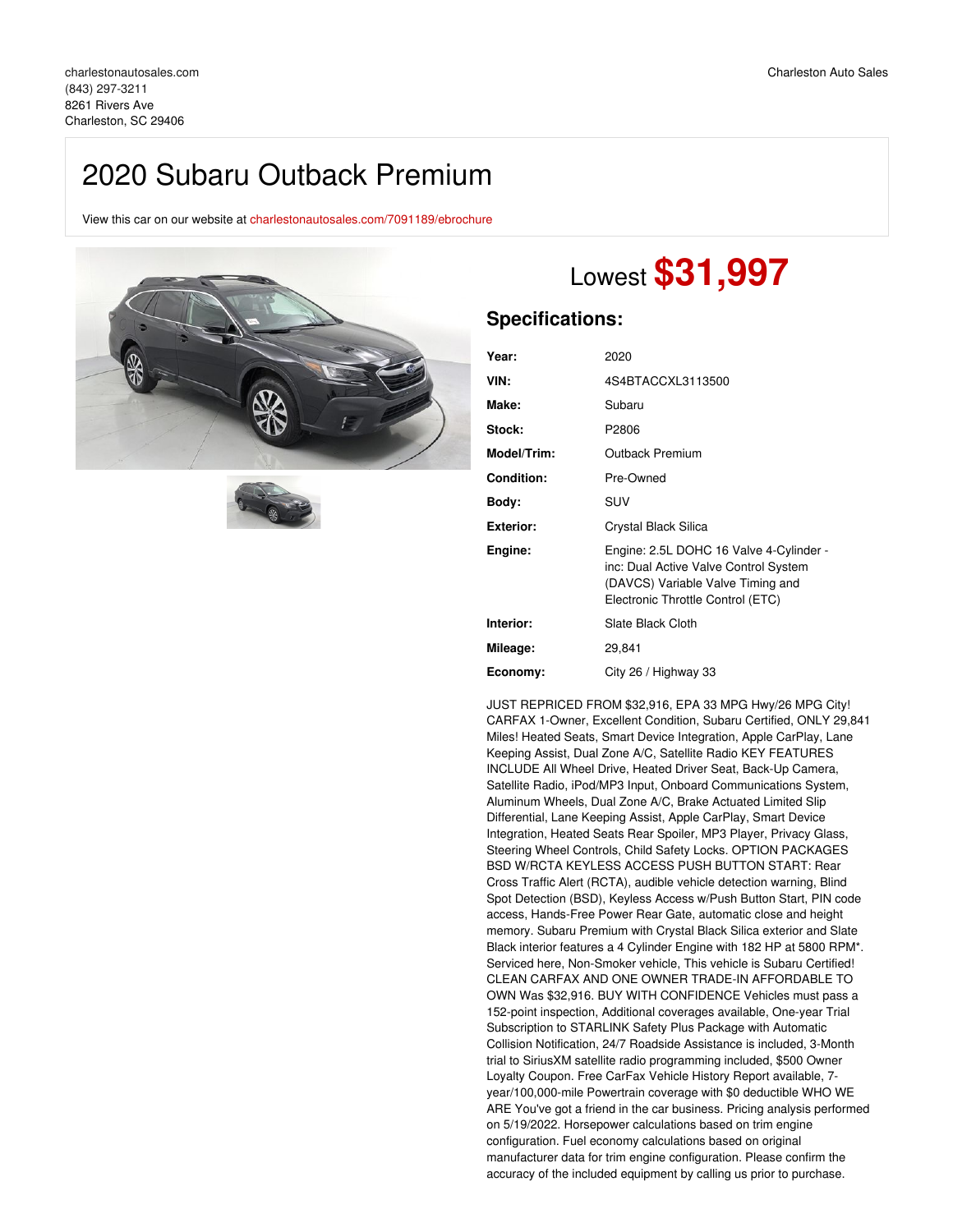### 2020 Subaru Outback Premium Charleston Auto Sales - (843) 297-3211 - View this car on our website a[tcharlestonautosales.com/7091189/ebrochure](https://charlestonautosales.com/vehicle/7091189/2020-subaru-outback-premium-charleston-sc-29406/7091189/ebrochure)



2020 Subaru Outback Premium Charleston Auto Sales - (843) 297-3211 - View this car on our website a[tcharlestonautosales.com/7091189/ebrochure](https://charlestonautosales.com/vehicle/7091189/2020-subaru-outback-premium-charleston-sc-29406/7091189/ebrochure)

### **Installed Options**

#### **Interior**

- Heated Front Bucket Seats -inc: height and tilt adjustable head restraints, whiplash protection, 10-way power driver's seat w/2-way power lumbar, 4-way manual passenger seat and seatback pocket
- 8-Way Driver Seat- Passenger Seat
- 60-40 Folding Bench Front Facing Manual Reclining Fold Forward Seatback Rear Seat
- Manual Tilt/Telescoping Steering Column
- Gauges -inc: Speedometer, Odometer, Engine Coolant Temp, Tachometer, Trip Odometer and Trip Computer
- Power Rear Windows and Fixed 3rd Row Windows- Leather/Metal-Look Steering Wheel
- Front Cupholder- Rear Cupholder- Valet Function- Power Fuel Flap Locking Type
- Remote Releases -Inc: Power Cargo Access
- Remote Keyless Entry w/Integrated Key Transmitter, 2 Door Curb/Courtesy, Illuminated Entry, Illuminated Ignition Switch and Panic Button
- Cruise Control w/Steering Wheel Controls- Distance Pacing w/Traffic Stop-Go
- HVAC -inc: Underseat Ducts- Voice Activated Dual Zone Front Automatic Air Conditioning
- Illuminated Locking Glove Box- Driver Foot Rest- Full Cloth Headliner
- Cloth Door Trim Insert
- Interior Trim -inc: Leatherette/Metal-Look Instrument Panel Insert, Metal-Look/Piano Black Console Insert and Piano Black/Metal-Look Interior Accents
- Leather/Chrome Gear Shifter Material- Cloth Upholstery -inc: silver or ivory stitching
- Day-Night Rearview Mirror
- Driver And Passenger Visor Vanity Mirrors w/Driver And Passenger Illumination, Driver And Passenger Auxiliary Mirror
- Full Floor Console w/Covered Storage, Mini Overhead Console w/Storage and 3 12V DC Power Outlets
- Front Map Lights- Delay Off Interior Lighting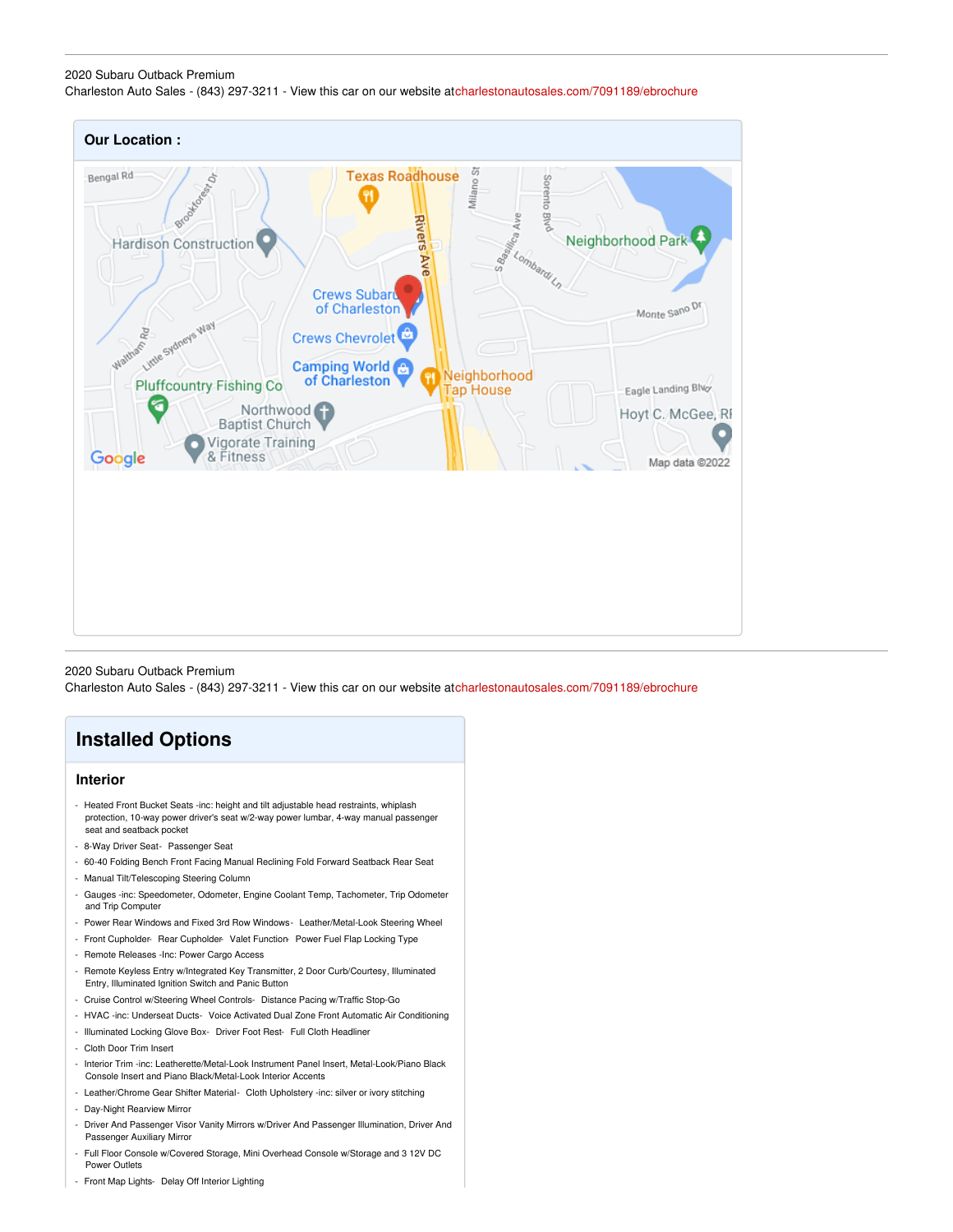- Full Carpet Floor Covering -inc: Carpet Front And Rear Floor Mats
- Carpet Floor Trim and Vinyl/Rubber Mat- Cargo Area Concealed Storage
- Cargo Features -inc: Cargo Tray/Organizer- Roll-Up Cargo Cover- Cargo Space Lights
- FOB Controls -inc: Cargo Access
- STARLINK Safety and Security (Subscription Required) Tracker System
- Driver / Passenger And Rear Door Bins
- Power 1st Row Windows w/Driver And Passenger 1-Touch Up/Down
- Delayed Accessory Power- Power Door Locks w/Autolock Feature
- Redundant Digital Speedometer- Trip Computer- Outside Temp Gauge
- Analog Appearance- Systems Monitor- Seats w/Cloth Back Material
- Manual Adjustable Rear Head Restraints
- Front Center Armrest w/Storage and Rear Center Armrest- Perimeter Alarm
- Engine Immobilizer- Air Filtration- 3 12V DC Power Outlets

### **Exterior**

- Compact Spare Tire Mounted Inside Under Cargo- Clearcoat Paint
- Body-Colored Front Bumper w/Black Rub Strip/Fascia Accent
- Body-Colored Rear Bumper w/Black Rub Strip/Fascia Accent- Steel Spare Wheel
- Tires: 225/65R17 102H All-Season
- Wheels: 17" x 7J Black Aluminum Alloy -inc: Machine finish
- Metal-Look Grille w/Chrome Surround- Liftgate Rear Cargo Access
- Tailgate/Rear Door Lock Included w/Power Door Locks Roof Rack
- Auto On/Off Projector Beam Led Low/High Beam Daytime Running Auto High-Beam Headlamps
- Perimeter/Approach Lights- LED Brakelights- Headlights-Automatic Highbeams
- Front Fog Lamps- Black Bodyside Cladding and Black Wheel Well Trim
- Chrome Side Windows Trim- Body-Colored Door Handles
- Body-Colored Power Heated Side Mirrors w/Manual Folding and Turn Signal Indicator
- Fixed Rear Window w/Fixed Interval Wiper and Defroster- Deep Tinted Glass
- Variable Intermittent Wipers w/Heated Wiper Park- Front Windshield -inc: Sun Visor Strip - Galvanized Steel/Aluminum Panels- Lip Spoiler

#### **Safety**

- Heated Front Bucket Seats -inc: height and tilt adjustable head restraints, whiplash protection, 10-way power driver's seat w/2-way power lumbar, 4-way manual passenger seat and seatback pocket
- 8-Way Driver Seat- Passenger Seat
- 60-40 Folding Bench Front Facing Manual Reclining Fold Forward Seatback Rear Seat
- Manual Tilt/Telescoping Steering Column
- Gauges -inc: Speedometer, Odometer, Engine Coolant Temp, Tachometer, Trip Odometer and Trip Computer
- Power Rear Windows and Fixed 3rd Row Windows- Leather/Metal-Look Steering Wheel
- Front Cupholder- Rear Cupholder- Valet Function- Power Fuel Flap Locking Type
- Remote Releases -Inc: Power Cargo Access
- Remote Keyless Entry w/Integrated Key Transmitter, 2 Door Curb/Courtesy, Illuminated Entry, Illuminated Ignition Switch and Panic Button
- Cruise Control w/Steering Wheel Controls- Distance Pacing w/Traffic Stop-Go
- HVAC -inc: Underseat Ducts- Voice Activated Dual Zone Front Automatic Air Conditioning
- Illuminated Locking Glove Box- Driver Foot Rest- Full Cloth Headliner
- Cloth Door Trim Insert
- Interior Trim -inc: Leatherette/Metal-Look Instrument Panel Insert, Metal-Look/Piano Black Console Insert and Piano Black/Metal-Look Interior Accents
- Leather/Chrome Gear Shifter Material- Cloth Upholstery -inc: silver or ivory stitching
- Day-Night Rearview Mirror
- Driver And Passenger Visor Vanity Mirrors w/Driver And Passenger Illumination, Driver And Passenger Auxiliary Mirror
- Full Floor Console w/Covered Storage, Mini Overhead Console w/Storage and 3 12V DC Power Outlets
- Front Map Lights- Delay Off Interior Lighting
- Full Carpet Floor Covering -inc: Carpet Front And Rear Floor Mats
- Carpet Floor Trim and Vinyl/Rubber Mat- Cargo Area Concealed Storage
- Cargo Features -inc: Cargo Tray/Organizer- Roll-Up Cargo Cover- Cargo Space Lights
- FOB Controls -inc: Cargo Access
- STARLINK Safety and Security (Subscription Required) Tracker System
- Driver / Passenger And Rear Door Bins
- Power 1st Row Windows w/Driver And Passenger 1-Touch Up/Down
- Delayed Accessory Power- Power Door Locks w/Autolock Feature
- Redundant Digital Speedometer- Trip Computer- Outside Temp Gauge
- Analog Appearance- Systems Monitor- Seats w/Cloth Back Material
- Manual Adjustable Rear Head Restraints
- Front Center Armrest w/Storage and Rear Center Armrest- Perimeter Alarm

- Engine Immobilizer- Air Filtration- 3 12V DC Power Outlets